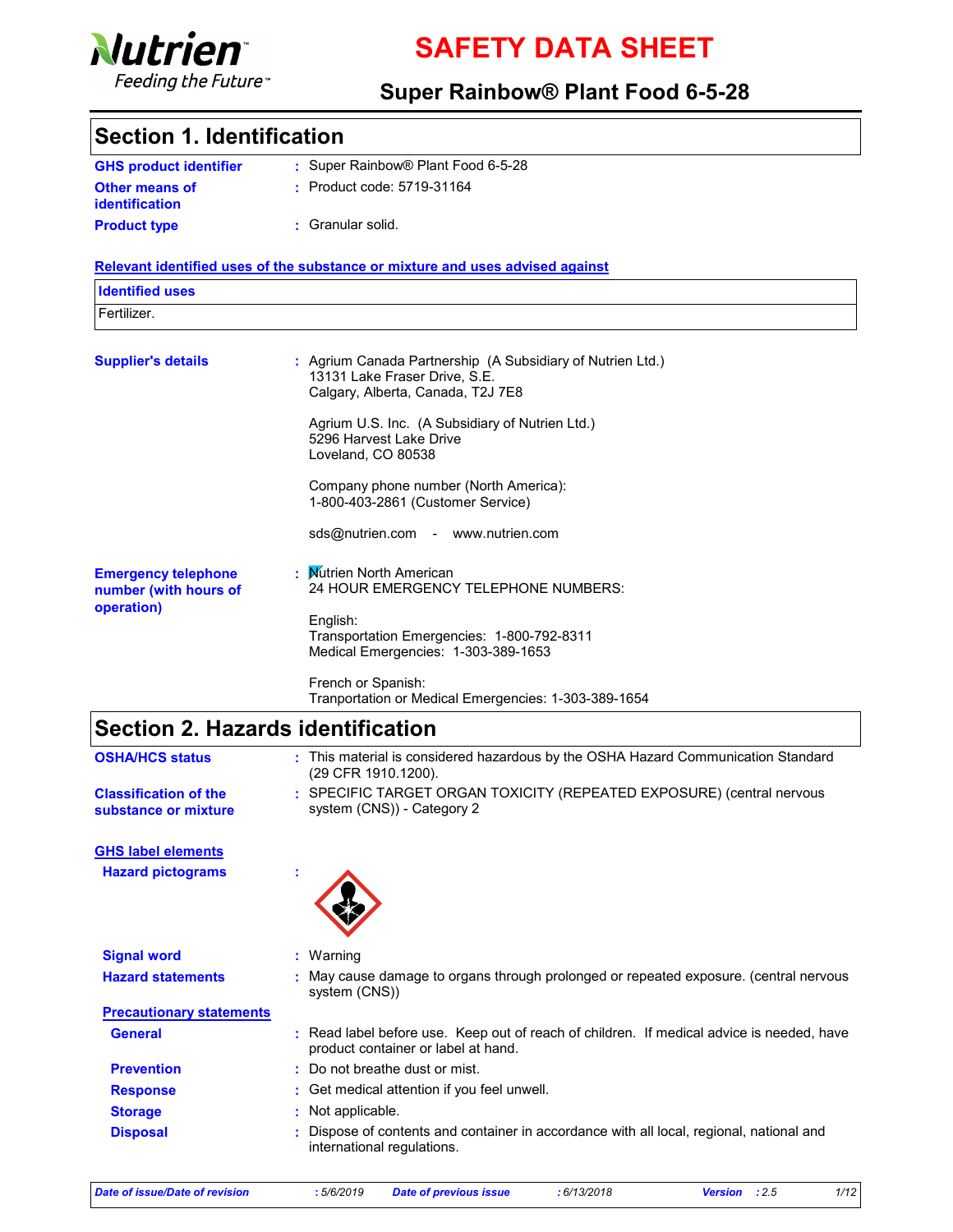### Section 2. Hazards identification

Hazards not otherwise classified

: Handling and/or processing of this material may generate a dust which can cause mechanical irritation of the eyes, skin, nose and throat.

### Section 3. Composition/information on ingredients

Substance/mixture

**CAS number** 

: Multi-constituent substance

#### CAS number/other identifiers

| Not applicable. |  |
|-----------------|--|
|                 |  |

| <b>Ingredient name</b>      | $\frac{9}{6}$ | <b>CAS number</b> |
|-----------------------------|---------------|-------------------|
| Potassium chloride          | 37 - 38       | 7447-40-7         |
| Potassium magnesium sulfate | $26 - 28$     | 14977-37-8        |
| Ammonium phosphate          | $10 - 11$     | 7722-76-1         |
| Ammonium sulfate            | $0 - 11$      | 7783-20-2         |
| Ammonium nitrate            | $5 - 6$       | 6484-52-2         |
| Manganous oxide             | $1 - 2$       | 1344-43-0         |
| Ulexite                     |               | 1319-33-1         |

Any concentration shown as a range is to protect confidentiality or is due to batch variation.

There are no additional ingredients present which, within the current knowledge of the supplier and in the concentrations applicable, are classified as hazardous to health or the environment and hence require reporting in this section.

Occupational exposure limits, if available, are listed in Section 8.

### Section 4. First aid measures

#### Description of necessary first aid measures

| <b>Eye contact</b>  | : No known significant effects or critical hazards. May cause irritation due to mechanical<br>action. Immediately flush eyes with plenty of water, occasionally lifting the upper and<br>lower eyelids. Check for and remove any contact lenses. If irritation persists, get<br>medical attention.                                                                                                                                                                                                                                                                                   |
|---------------------|--------------------------------------------------------------------------------------------------------------------------------------------------------------------------------------------------------------------------------------------------------------------------------------------------------------------------------------------------------------------------------------------------------------------------------------------------------------------------------------------------------------------------------------------------------------------------------------|
| <b>Inhalation</b>   | : Not considered to be acutely toxic. Repeated or prolonged exposure to the substance<br>can produce nervous system damage. Exposure to airborne concentrations above<br>statutory or recommended exposure limits may cause irritation of the nose, throat and<br>lungs. In a fire, hazardous decomposition products may be produced. In case of<br>inhalation of decomposition products in a fire, symptoms may be delayed. If breathing is<br>difficult, remove to fresh air and keep at rest in a position comfortable for breathing. Get<br>medical attention if symptoms occur. |
| <b>Skin contact</b> | : No known effect after skin contact. Rinse with water for a few minutes.                                                                                                                                                                                                                                                                                                                                                                                                                                                                                                            |
| <b>Ingestion</b>    | : No known significant effects or critical hazards. Ingestion may cause gastrointestinal<br>irritation and diarrhea. Wash out mouth with water. Never give anything by mouth to an<br>unconscious person. Do not induce vomiting unless directed to do so by medical<br>personnel. If vomiting occurs, the head should be kept low so that vomit does not enter<br>the lungs. For additional advice call the medical emergency number on this SDS or your<br>poison center or doctor.                                                                                                |

#### Most important symptoms/effects, acute and delayed

| <b>Potential acute health effects</b> |                                                                                                                                             |
|---------------------------------------|---------------------------------------------------------------------------------------------------------------------------------------------|
| Eye contact                           | : May cause irritation due to mechanical action.                                                                                            |
| <b>Inhalation</b>                     | : Exposure to airborne concentrations above statutory or recommended exposure limits<br>may cause irritation of the nose, throat and lungs. |
| <b>Skin contact</b>                   | : No known significant effects or critical hazards.                                                                                         |
| Ingestion                             | : May cause irritation of the digestive tract with accompanying nausea, vomiting and<br>diarrhea.                                           |
| <b>Over-exposure signs/symptoms</b>   |                                                                                                                                             |
| Eye contact                           | : Adverse symptoms may include the following:<br>irritation<br>watering<br>redness                                                          |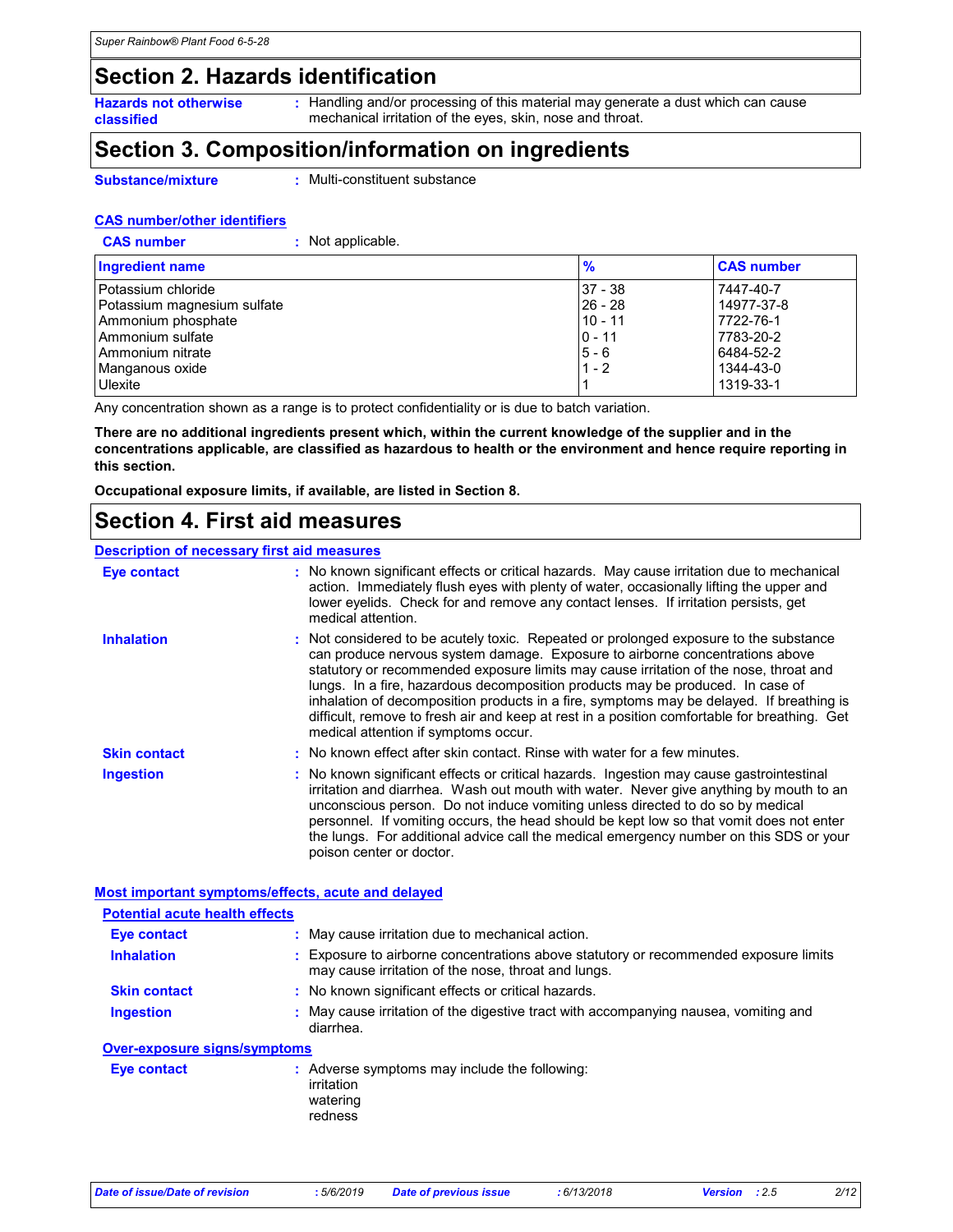## Section 4. First aid measures

| <b>Inhalation</b>                 | : Adverse symptoms may include the following:<br>respiratory tract irritation<br>coughing<br>See also: Section 11. Toxicological information                                                                                                                                                                                                                                                                                                                                                                                                                                                                                                                                               |
|-----------------------------------|--------------------------------------------------------------------------------------------------------------------------------------------------------------------------------------------------------------------------------------------------------------------------------------------------------------------------------------------------------------------------------------------------------------------------------------------------------------------------------------------------------------------------------------------------------------------------------------------------------------------------------------------------------------------------------------------|
| <b>Skin contact</b>               | : No specific data.                                                                                                                                                                                                                                                                                                                                                                                                                                                                                                                                                                                                                                                                        |
| <b>Ingestion</b>                  | : No specific data. Adverse symptoms may include the following:<br>discomfort (gastrointestinal)<br>nausea or vomiting<br>diarrhea                                                                                                                                                                                                                                                                                                                                                                                                                                                                                                                                                         |
|                                   | <b>Indication of immediate medical attention and special treatment needed, if necessary</b>                                                                                                                                                                                                                                                                                                                                                                                                                                                                                                                                                                                                |
| Notes to physician                | : Treat symptomatically and supportively. Contact poison treatment specialist immediately<br>if ingested or inhaled. In case of inhalation of the substance, or exposure to its<br>decomposition products in a fire, symptoms may be delayed. The exposed person may<br>need to be kept under medical surveillance for 48 hours. For professional, multilingual,<br>medical support, in case of medical emergencies involving Nutrien products, telephone<br>the Nutrien 24 hour Emergency Number - From Canada or the U.S., English:<br>1-303-389-1653; French or Spanish: 1-303-389-1654. From all other countries,<br>English: 00-1-303-389-1653; French or Spanish: 00-1-303-389-1654. |
| <b>Specific treatments</b>        | : No specific treatment. Treat symptomatically.                                                                                                                                                                                                                                                                                                                                                                                                                                                                                                                                                                                                                                            |
| <b>Protection of first-aiders</b> | : No action shall be taken involving any personal risk or without suitable training. Mouth-<br>to-mouth resuscitation of oral exposure patients is not recommended. First-aiders with<br>contaminated clothing should be properly decontaminated.                                                                                                                                                                                                                                                                                                                                                                                                                                          |

See toxicological information (Section 11)

### Section 5. Fire-fighting measures

| <b>Extinguishing media</b>                               |                                                                                                                                                                                                     |
|----------------------------------------------------------|-----------------------------------------------------------------------------------------------------------------------------------------------------------------------------------------------------|
| <b>Suitable extinguishing</b><br>media                   | : Non-flammable. Material will not burn. Use an extinguishing agent suitable for the<br>surrounding fire.                                                                                           |
| <b>Unsuitable extinguishing</b><br>media                 | : None known.                                                                                                                                                                                       |
| <b>Specific hazards arising</b><br>from the chemical     | : No specific fire or explosion hazard. The substance will not burn. Undergoes thermal<br>decomposition at elevated temperatures to release toxic and flammable gases.                              |
| <b>Hazardous thermal</b><br>decomposition products       | : Decomposition products may include the following materials:<br>nitrogen oxides<br>sulfur oxides                                                                                                   |
| <b>Special protective actions</b><br>for fire-fighters   | : Promptly isolate the scene by removing all persons from the vicinity of the incident if<br>there is a fire. No action shall be taken involving any personal risk or without suitable<br>training. |
| <b>Special protective</b><br>equipment for fire-fighters | : Fire-fighters should wear appropriate protective equipment and self-contained breathing<br>apparatus (SCBA) with a full face-piece operated in positive pressure mode.                            |
| <b>Remark</b>                                            | : Contain and collect the water used to fight the fire for later treatment and disposal.                                                                                                            |

### Section 6. Accidental release measures

| Personal precautions, protective equipment and emergency procedures |                       |                                                                                                                                                                                                                                                                                                                           |
|---------------------------------------------------------------------|-----------------------|---------------------------------------------------------------------------------------------------------------------------------------------------------------------------------------------------------------------------------------------------------------------------------------------------------------------------|
| For non-emergency<br>personnel                                      |                       | : No action shall be taken involving any personal risk or without suitable training. Keep<br>unnecessary and unprotected personnel from entering. Avoid breathing dust. Provide<br>adequate ventilation. Wear appropriate respirator when ventilation is inadequate. Put<br>on appropriate personal protective equipment. |
| For emergency responders                                            | emergency personnel". | If specialized clothing is required to deal with the spillage, take note of any information in<br>Section 8 on suitable and unsuitable materials. See also the information in "For non-                                                                                                                                   |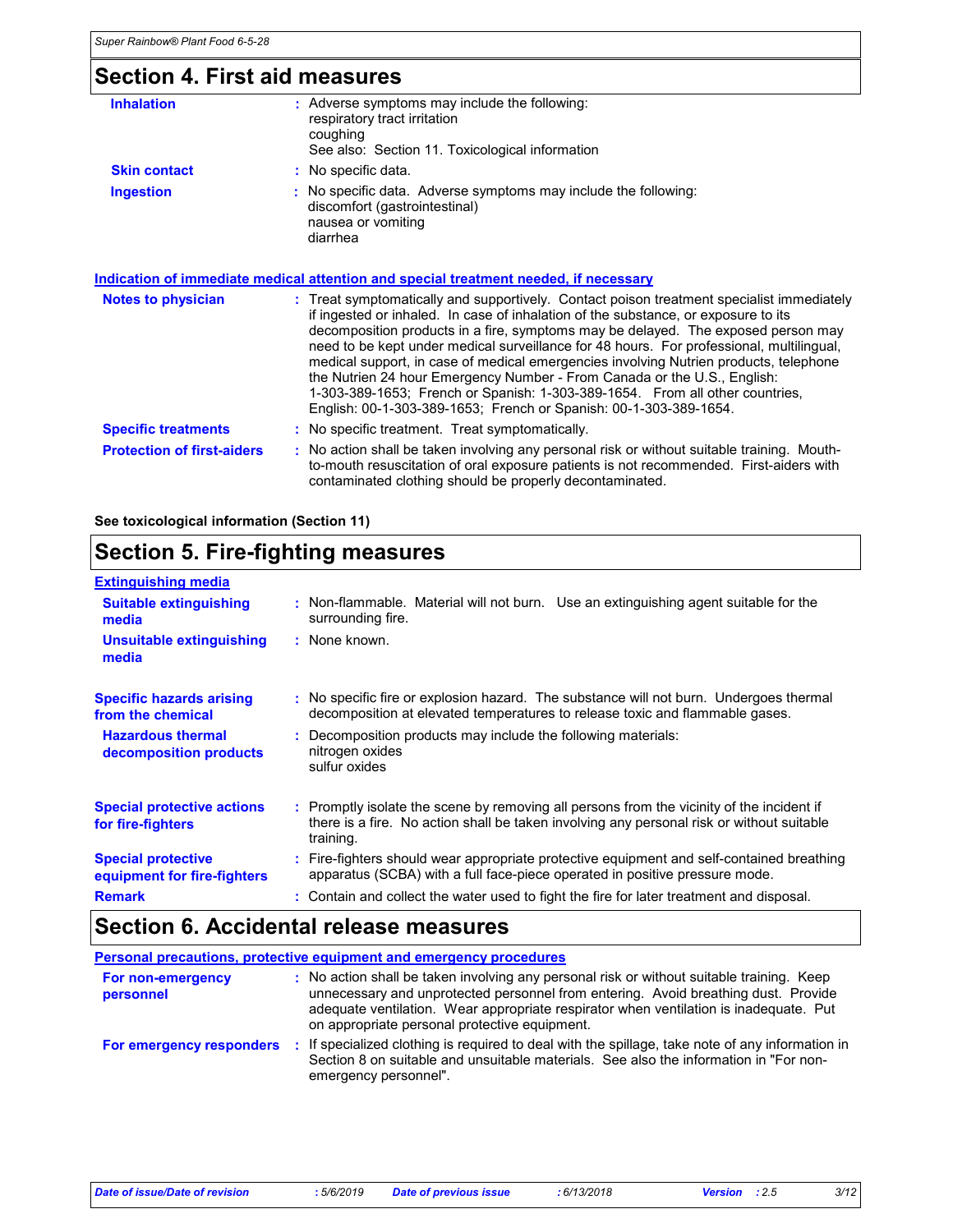### Section 6. Accidental release measures

| <b>Environmental precautions</b>                      | : Avoid dispersal of spilled material and runoff and contact with soil, waterways, drains<br>and sewers. Will dissolve and disperse in water. Reclaiming material may not be<br>possible. If possible, recover spilled product and place in suitable containers for recycle,<br>reuse, or disposal. Product will promote algae growth and may degrade water quality<br>and taste. Notify downstream water users. Inform the relevant authorities if the product<br>has caused adverse impacts (sewers, waterways, soil or air). |
|-------------------------------------------------------|---------------------------------------------------------------------------------------------------------------------------------------------------------------------------------------------------------------------------------------------------------------------------------------------------------------------------------------------------------------------------------------------------------------------------------------------------------------------------------------------------------------------------------|
| Methods and materials for containment and cleaning up |                                                                                                                                                                                                                                                                                                                                                                                                                                                                                                                                 |
| <b>Small spill</b>                                    | : Put on appropriate personal protective equipment (see Section 8). Move containers<br>from spill area. Avoid dust generation. Use appropriate equipment to put the spilled<br>substance in a container for reuse or disposal. Recycle, if possible.<br>or<br>Dispose of via a licensed waste disposal contractor.                                                                                                                                                                                                              |
| <b>Large spill</b>                                    | : Put on appropriate personal protective equipment (see Section 8). Move containers<br>from spill area. Prevent entry into sewers, water courses, basements or confined areas.<br>Avoid dust generation. Avoid creating dusty conditions and prevent wind dispersal. Use<br>appropriate equipment to put the spilled substance in a container for reuse or disposal.<br>Recycle to process, if possible.<br>or<br>Dispose of via a licensed waste disposal contractor. Note: see Section 1 for emergency                        |
|                                                       | contact information and Section 13 for waste disposal.                                                                                                                                                                                                                                                                                                                                                                                                                                                                          |

# Section 7. Handling and storage

| <b>Precautions for safe handling</b>                                             |                                                                                                                                                                                                                                                                                                                                                                                                                                                                       |                                                                                                                                                                                                                                                                                                                                                                                                                                                                                                                |
|----------------------------------------------------------------------------------|-----------------------------------------------------------------------------------------------------------------------------------------------------------------------------------------------------------------------------------------------------------------------------------------------------------------------------------------------------------------------------------------------------------------------------------------------------------------------|----------------------------------------------------------------------------------------------------------------------------------------------------------------------------------------------------------------------------------------------------------------------------------------------------------------------------------------------------------------------------------------------------------------------------------------------------------------------------------------------------------------|
| <b>Protective measures</b>                                                       |                                                                                                                                                                                                                                                                                                                                                                                                                                                                       | : Put on appropriate personal protective equipment (see Section 8). Do not ingest. Avoid<br>contact with eyes, skin and clothing. Avoid breathing dust.                                                                                                                                                                                                                                                                                                                                                        |
| <b>Advice on general</b><br>occupational hygiene                                 |                                                                                                                                                                                                                                                                                                                                                                                                                                                                       | : Eating, drinking and smoking should be prohibited in areas where this material is<br>handled, stored and processed. Workers should wash hands and face before eating,<br>drinking and smoking. Remove contaminated clothing and protective equipment before<br>entering eating areas. See also Section 8 for additional information on hygiene<br>measures.                                                                                                                                                  |
| <b>Conditions for safe storage,</b><br>including any<br><i>incompatibilities</i> | : Store in accordance with local regulations. May form steep piles that can collapse<br>without warning when stored in bulk. Avoid forming steep slopes when removing<br>product. Ensure that bulk bags or smaller packaged products stored in tiers are<br>stacked, racked, blocked, interlocked, or otherwise secured to prevent sliding, rolling, or<br>collapse. Use caution when opening truck or railcar doors as product may have shifted<br>during transport. |                                                                                                                                                                                                                                                                                                                                                                                                                                                                                                                |
|                                                                                  |                                                                                                                                                                                                                                                                                                                                                                                                                                                                       | Must be stored in a dry location. Absorbs moisture on long-term storage under high<br>humidity conditions. Store away from incompatible materials (see Section 10). When<br>product is stored in sealable containers, keep container tightly closed and sealed until<br>ready for use. Sealable containers that have been opened must be carefully resealed<br>and kept upright to prevent leakage. Do not store in unlabeled containers. Use<br>appropriate containment to avoid environmental contamination. |

# Section 8. Exposure controls/personal protection

### Control parameters

|  |  |  | <b>Occupational exposure limits</b> |  |
|--|--|--|-------------------------------------|--|
|--|--|--|-------------------------------------|--|

| Ingredient name                    |           | <b>Exposure limits</b>                      |                                                                                                          |  |  |  |
|------------------------------------|-----------|---------------------------------------------|----------------------------------------------------------------------------------------------------------|--|--|--|
| Potassium chloride                 |           | <b>OSHA PEL (United States).</b>            |                                                                                                          |  |  |  |
|                                    |           |                                             | TWA: 15 mg/m <sup>3</sup> , (Particulates not otherwise<br>regulated (PNOR) Total particulates) 8 hours. |  |  |  |
| Potassium magnesium sulfate        |           | <b>OSHA PEL (United States).</b>            |                                                                                                          |  |  |  |
|                                    |           |                                             | TWA: 15 mg/m <sup>3</sup> , (Total particulates)                                                         |  |  |  |
| Ammonium dihydrogen orthophosphate |           | <b>OSHA PEL: Particulates not otherwise</b> |                                                                                                          |  |  |  |
|                                    |           |                                             | requiated (PNOR):                                                                                        |  |  |  |
|                                    |           |                                             | Total dust: 15 mg/m3, Respirable fraction: 5<br>mq/m3                                                    |  |  |  |
| Ammonium nitrate                   |           |                                             | <b>OSHA PEL: Particulates not otherwise</b><br>requiated (PNOR):                                         |  |  |  |
|                                    |           |                                             | Total dust: 15 mg/m3, Respirable fraction: 5<br>mq/m3                                                    |  |  |  |
| Date of issue/Date of revision     | :5/6/2019 | <b>Date of previous issue</b>               | 4/12<br>:6/13/2018<br>Version : 2.5                                                                      |  |  |  |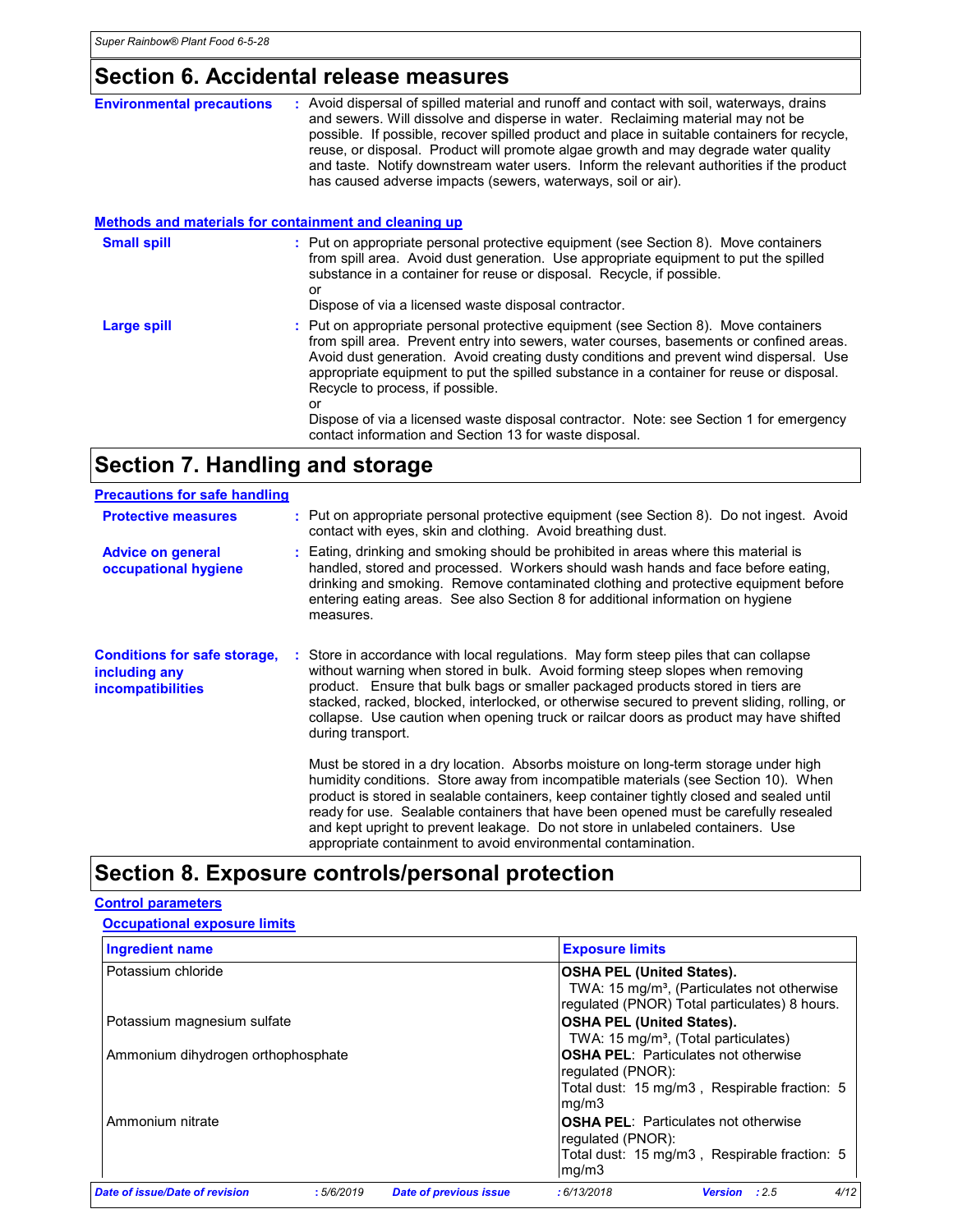# Section 8. Exposure controls/personal protection

| Ammonium sulfate                           |                                                                                                                                                       | <b>OSHA PEL:</b> Particulates not otherwise                                                                                                                                                                                                                                                                                                                                                                                                                      |
|--------------------------------------------|-------------------------------------------------------------------------------------------------------------------------------------------------------|------------------------------------------------------------------------------------------------------------------------------------------------------------------------------------------------------------------------------------------------------------------------------------------------------------------------------------------------------------------------------------------------------------------------------------------------------------------|
|                                            |                                                                                                                                                       | regulated (PNOR):<br>Total dust: 15 mg/m3, Respirable fraction: 5<br>mg/m3                                                                                                                                                                                                                                                                                                                                                                                       |
| Manganous oxide                            |                                                                                                                                                       | OSHA PEL 1989 (United States, 3/1989).<br>CEIL: $5 \text{ mg/m}^3$ , (as Mn)<br>NIOSH REL (United States, 10/2013).                                                                                                                                                                                                                                                                                                                                              |
|                                            |                                                                                                                                                       | TWA: 1 mg/m <sup>3</sup> , (as Mn) 10 hours. Form:                                                                                                                                                                                                                                                                                                                                                                                                               |
|                                            |                                                                                                                                                       | Fume<br>STEL: 3 mg/m <sup>3</sup> , (as Mn) 15 minutes. Form:                                                                                                                                                                                                                                                                                                                                                                                                    |
|                                            |                                                                                                                                                       | Fume<br>ACGIH TLV (United States, 4/2014).<br>TWA: $0.1 \text{ mg/m}^3$ , (as Mn) 8 hours. Form:<br>Inhalable fraction<br>TWA: 0.02 mg/m <sup>3</sup> , (as Mn) 8 hours. Form:                                                                                                                                                                                                                                                                                   |
|                                            |                                                                                                                                                       | Respirable fraction<br>OSHA PEL (United States, 2/2013).<br>CEIL: $5 \text{ mg/m}^3$ , (as Mn)                                                                                                                                                                                                                                                                                                                                                                   |
| Ulexite                                    |                                                                                                                                                       | Borax (Borates):<br>ACGIH TLV-TWA: 2 mg/m <sup>3</sup> as the inhalable<br>fraction; 6 mg/m <sup>3</sup> as the inhalable fraction.<br>Fed OSHA Permissible Exposure Limit: Table<br>Z-1 8-hr Time Weighted Avg: 15 mg/m <sup>3</sup> as<br>total dust                                                                                                                                                                                                           |
|                                            |                                                                                                                                                       |                                                                                                                                                                                                                                                                                                                                                                                                                                                                  |
| <b>Appropriate engineering</b><br>controls | limits.                                                                                                                                               | : Use only with adequate ventilation. If user operations generate dust, fumes, gas, vapor<br>or mist, use process enclosures, local exhaust ventilation or other engineering controls<br>to keep worker exposure to airborne contaminants below any recommended or statutory                                                                                                                                                                                     |
| <b>Environmental exposure</b><br>controls  | necessary to reduce emissions to acceptable levels.                                                                                                   | Emissions from ventilation or work process equipment should be checked to ensure they<br>comply with the requirements of environmental protection legislation. In some cases,<br>fume scrubbers, filters or engineering modifications to the process equipment will be                                                                                                                                                                                           |
| <b>Individual protection measures</b>      |                                                                                                                                                       |                                                                                                                                                                                                                                                                                                                                                                                                                                                                  |
| <b>Hygiene measures</b>                    | contaminated clothing before reusing.                                                                                                                 | Wash hands, forearms and face thoroughly after handling chemical products, before<br>eating, smoking and using the lavatory and at the end of the working period. Wash                                                                                                                                                                                                                                                                                           |
| <b>Eye/face protection</b>                 | assessment indicates a higher degree of protection: sealed eyewear                                                                                    | : Safety eyewear complying with an approved standard should be used when a risk<br>assessment indicates this is necessary to avoid exposure to liquid splashes, mists,<br>gases or dusts. If contact is possible, the following protection should be worn, unless the                                                                                                                                                                                            |
| <b>Skin protection</b>                     |                                                                                                                                                       |                                                                                                                                                                                                                                                                                                                                                                                                                                                                  |
| <b>Hand protection</b>                     | The personal protective equipment required varies, depending upon your risk<br>the following type of gloves: leather work gloves                      | assessment. No special protection is required. For prolonged or repeated handling, use                                                                                                                                                                                                                                                                                                                                                                           |
| <b>Body protection</b>                     |                                                                                                                                                       | : Personal protective equipment for the body should be selected based on the task being<br>performed and the risks involved and should be approved by a specialist before handling<br>this product. Cotton or cotton/synthetic overalls or coveralls are normally suitable.                                                                                                                                                                                      |
| <b>Other skin protection</b>               |                                                                                                                                                       | : Appropriate footwear and any additional skin protection measures should be selected<br>based on the task being performed and the risks involved and should be approved by a<br>specialist before handling this product. No special measures are typically indicated.                                                                                                                                                                                           |
| <b>Respiratory protection</b>              | limits of the selected respirator. Contact your personal protective equipment<br>protection program meeting 29 CFR 1910.134 requirements is in place. | : Use a properly fitted, particulate filter respirator complying with an approved standard if a<br>risk assessment indicates this is necessary. Respirator selection must be based on<br>known or anticipated exposure levels, the hazards of the product and the safe working<br>manufacturer to verify the compatibility of the equipment for the intended purpose. For<br>U.S. work sites where respiratory protection is required, ensure that a respiratory |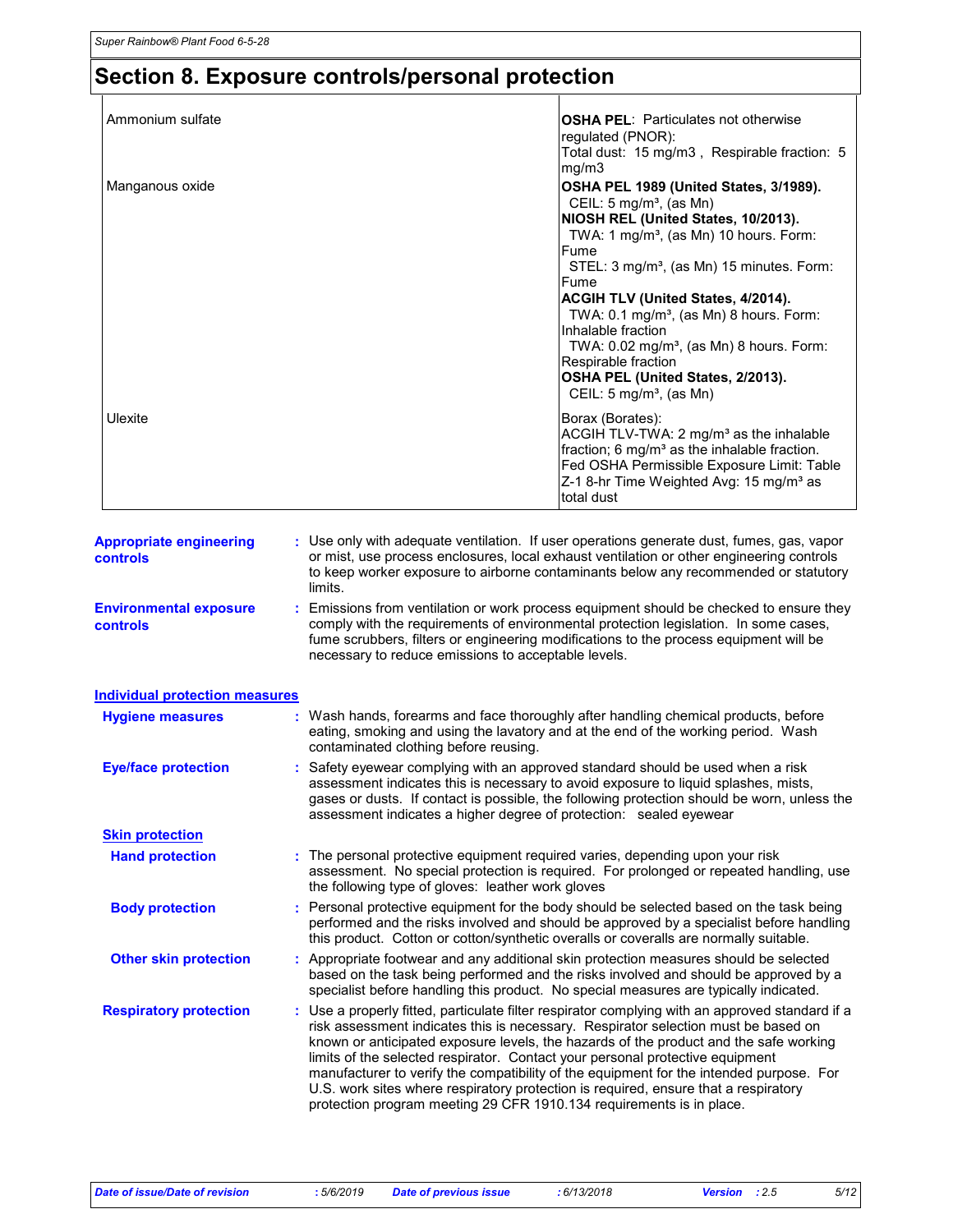## Section 9. Physical and chemical properties

| <b>Appearance</b>                                 |                                                                                                                                                  |
|---------------------------------------------------|--------------------------------------------------------------------------------------------------------------------------------------------------|
| <b>Physical state</b>                             | : Granular solid.                                                                                                                                |
| <b>Color</b>                                      | : Gravish - Brown                                                                                                                                |
| Odor                                              | : Odorless.                                                                                                                                      |
| <b>Odor threshold</b>                             | : Not applicable.                                                                                                                                |
| pH                                                | : 6 [Conc. (% w/w): 10%]                                                                                                                         |
| <b>Melting point</b>                              | : Not available.                                                                                                                                 |
| <b>Boiling point</b>                              | : Decomposes.                                                                                                                                    |
| <b>Flash point</b>                                | [Product does not sustain combustion.]                                                                                                           |
| <b>Evaporation rate</b>                           | : Not applicable.                                                                                                                                |
| <b>Flammability (solid, gas)</b>                  | : Not applicable. The substance will not burn. Undergoes thermal decomposition at<br>elevated temperatures to release toxic and flammable gases. |
| Lower and upper explosive<br>(flammable) limits   | : Not applicable.                                                                                                                                |
| <b>Vapor pressure</b>                             | : Not applicable.                                                                                                                                |
| <b>Vapor density</b>                              | : Not applicable.                                                                                                                                |
| <b>Relative density</b>                           | : Not available.                                                                                                                                 |
| <b>Solubility</b>                                 | Easily soluble in the following materials: hot water.<br>Soluble in the following materials: cold water.                                         |
| <b>Solubility in water</b>                        | : Water soluble.                                                                                                                                 |
| <b>Partition coefficient: n-</b><br>octanol/water | : Not available.                                                                                                                                 |
| <b>Auto-ignition temperature</b>                  | : Not applicable.                                                                                                                                |
| <b>Decomposition temperature</b>                  | : Not available.                                                                                                                                 |
| <b>Viscosity</b>                                  | : Not applicable.                                                                                                                                |
| <b>Aerosol product</b>                            |                                                                                                                                                  |

### Section 10. Stability and reactivity

| <b>Reactivity</b>                            | : No specific test data related to reactivity available for this product or its ingredients.                                              |
|----------------------------------------------|-------------------------------------------------------------------------------------------------------------------------------------------|
| <b>Chemical stability</b>                    | : The product is stable.                                                                                                                  |
| <b>Possibility of hazardous</b><br>reactions | : Under normal conditions of storage and use, hazardous reactions will not occur.                                                         |
| <b>Conditions to avoid</b>                   | : Absorbs moisture on long-term storage under high humidity conditions. Store in a well-<br>ventilated, dry place. Protect from moisture. |
| <b>Incompatible materials</b>                | : Incompatible with halogens. Incompatible with oxidizers                                                                                 |
| <b>Hazardous decomposition</b><br>products   | : Under normal conditions of storage and use, hazardous decomposition products should<br>not be produced.                                 |

### Section 11. Toxicological information

### Information on toxicological effects

| <b>Product/ingredient name</b>          | <b>Result</b>                              | <b>Species</b>          | <b>Dose</b> | <b>Exposure</b>        |
|-----------------------------------------|--------------------------------------------|-------------------------|-------------|------------------------|
| Potassium chloride                      | LD50 Oral                                  | Rat                     | 2600 mg/kg  |                        |
| Potassium magnesium sulfate   LD50 Oral |                                            | Rat                     | 3 g/kg      |                        |
| Ammonium phosphate                      | LD50 Oral                                  | Rat - Male,<br>Female   | >2000 mg/kg |                        |
| Ammonium sulfate                        | LD50 Oral                                  | Mouse - Male,<br>Female | 3040 mg/kg  |                        |
|                                         | LD50 Oral                                  | Rat                     | 2840 mg/kg  |                        |
|                                         | LD50 Oral                                  | Rat - Male.             | >2000 mg/kg |                        |
| <b>Date of issue/Date of revision</b>   | :5/6/2019<br><b>Date of previous issue</b> | :6/13/2018              |             | :2.5<br><b>Version</b> |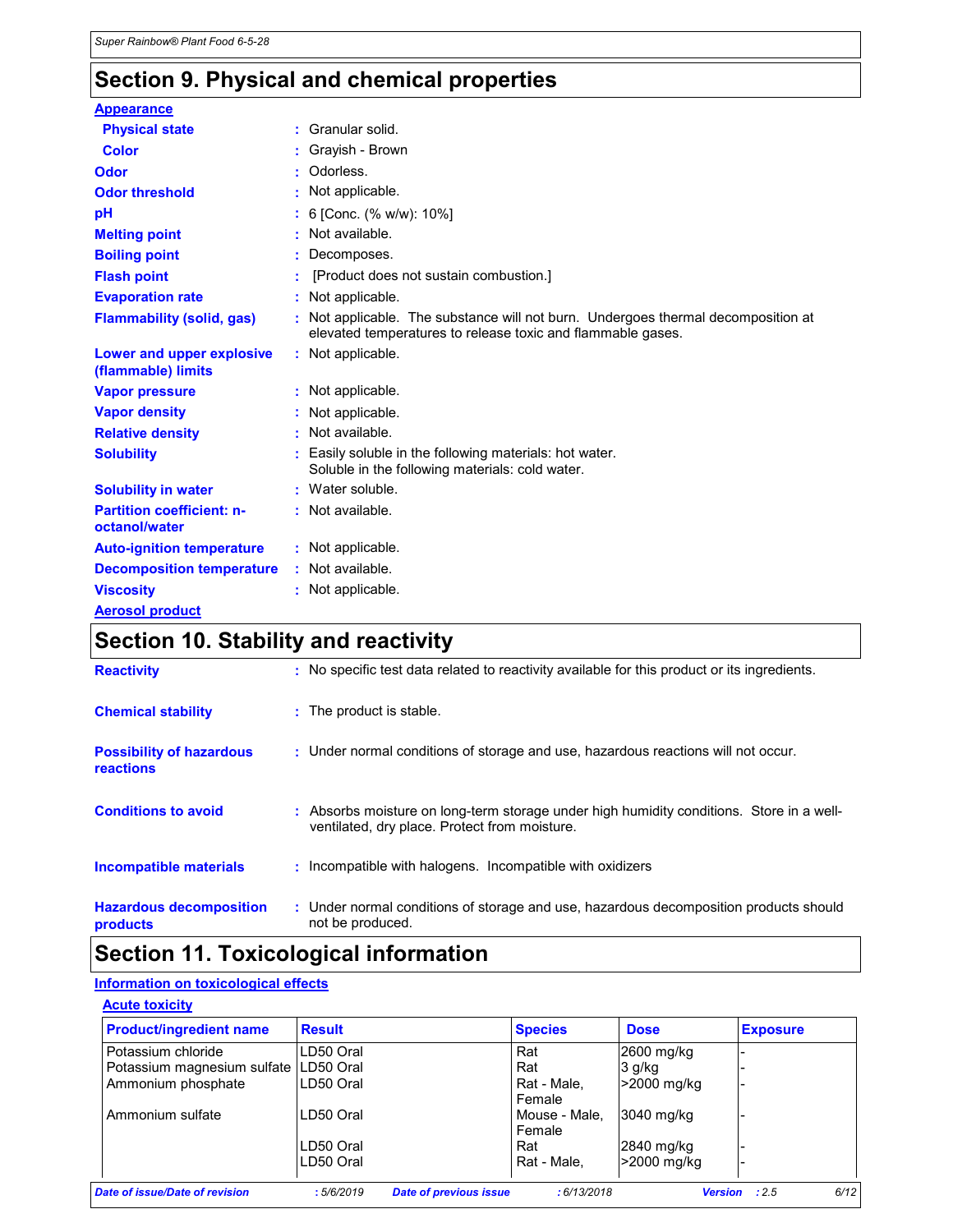## Section 11. Toxicological information

| I Ammonium nitrate | LD50 Oral<br>ILD50 Oral | Female<br>Rat<br>Rat - Male,<br>Female | 2217 mg/kg<br>2950 mg/kg |  |
|--------------------|-------------------------|----------------------------------------|--------------------------|--|

Conclusion/Summary : Not considered to be acutely toxic. Repeated or prolonged overexposure may result in chronic health effects.

**Irritation/Corrosion** 

| <b>Product/ingredient name</b> | <b>Result</b>                               | <b>Species</b>   | <b>Score</b> | <b>Exposure</b>            | <b>Observation</b>   |
|--------------------------------|---------------------------------------------|------------------|--------------|----------------------------|----------------------|
| Potassium chloride             | Eves                                        | Rabbit           |              | 24 hours 500<br>milligrams |                      |
| Ammonium sulfate               | Skin<br>Eves                                | Rabbit<br>Rabbit | 0<br>0       | 20 hours                   | 24 hours<br>72 hours |
| l Ammonium nitrate             | Skin<br>Eyes - Edema of the<br>conjunctivae | Rabbit<br>Rabbit | 0<br>3       |                            | 72 hours<br>3 days   |

#### Conclusion/Summary

Skin : No known significant effects or critical hazards.

to mechanical action.

Eyes : Based on available data, the classification criteria are not met. May cause irritation due

Respiratory : No known significant effects or critical hazards.

#### **Sensitization**

| <b>Product/ingredient name</b> | <b>Route of</b><br><b>exposure</b> | <b>Species</b> | <b>Result</b>   |
|--------------------------------|------------------------------------|----------------|-----------------|
| <b>Ammonium sulfate</b>        | Skin                               | Guinea pig     | Not sensitizing |
| I Ammonium nitrate             | Skin                               | Mouse          | Not sensitizing |

Conclusion/Summary

- 
- Skin : Non-sensitizer.

Respiratory : No known significant effects or critical hazards.

#### **Mutagenicity**

| <b>Product/ingredient name</b> | <b>Test</b>                                                      | <b>Experiment</b>                                                  | <b>Result</b> |
|--------------------------------|------------------------------------------------------------------|--------------------------------------------------------------------|---------------|
| Potassium chloride             |                                                                  | Experiment: In vivo<br>Subject: Mammalian-Animal<br>Cell: Somatic  | Negative      |
| Ammonium sulfate               | OECD 476                                                         | Experiment: In vitro<br>Subject: Mammalian-Animal<br>Cell: Somatic | Negative      |
|                                | OECD 473                                                         | Experiment: In vitro<br>Subject: Mammalian-Animal<br>Cell: Germ    | Negative      |
| Ammonium nitrate               | OECD 471 Bacterial<br><b>Reverse Mutation Test</b>               | Experiment: In vitro<br>Subject: Bacteria                          | Negative      |
|                                | OECD 476 In vitro<br>Mammalian Cell Gene<br><b>Mutation Test</b> | Experiment: In vitro<br>Subject: Mammalian-Animal                  | Negative      |

| <b>Conclusion/Summary</b> | No known significant effects or critical hazards. |
|---------------------------|---------------------------------------------------|
|---------------------------|---------------------------------------------------|

#### **Carcinogenicity**

| <b>Product/ingredient name</b>           | <b>Result</b>                                                                                                          | <b>Species</b>                             | <b>Dose</b>                | <b>Exposure</b>              |
|------------------------------------------|------------------------------------------------------------------------------------------------------------------------|--------------------------------------------|----------------------------|------------------------------|
| l Potassium chloride<br>Ammonium sulfate | Negative - Oral - TDLo<br>Negative - Oral - TCLo                                                                       | <b>Rat</b> - Male<br>Rat - Male,<br>Female | $1820$ mg/kg<br>1288 mg/kg | 2 years; 7 days<br>lper week |
| <b>Conclusion/Summary</b>                | : No known significant effects or critical hazards. Potential for nitrosamine formation if<br>ingested. Do not ingest. |                                            |                            |                              |

#### **Classification**

| <b>Product/ingredient name</b> | <b>OSHA</b> | <b>IARC</b> | <b>NTP</b> |
|--------------------------------|-------------|-------------|------------|
| l Ammonium sulfate             | None.       |             |            |

#### Reproductive toxicity

Date of issue/Date of revision : 5/6/2019 Date of previous issue : 6/13/2018 Version : 2.5 7/12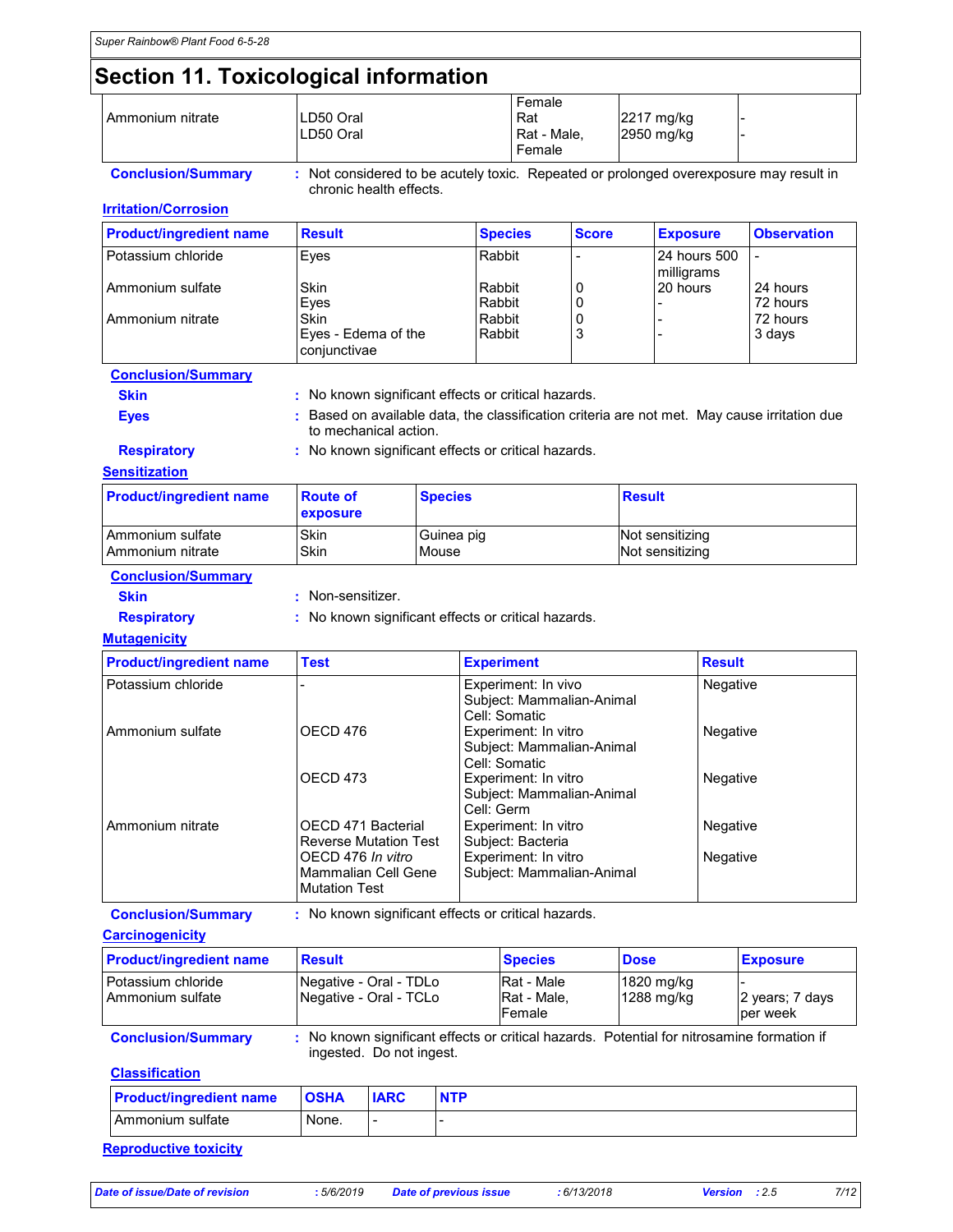# Section 11. Toxicological information

| <b>Product/ingredient name</b> | <b>Maternal</b><br>toxicity | <b>Fertility</b> | Development<br>toxin | <b>Species</b>          | <b>Dose</b>               | <b>Exposure</b> |
|--------------------------------|-----------------------------|------------------|----------------------|-------------------------|---------------------------|-----------------|
| Ammonium sulfate               | Negative                    | Negative         | -                    | Mouse - Male,<br>Female | Oral:<br>5000 mg/<br>l kg |                 |

Conclusion/Summary : No known significant effects or critical hazards.

**Teratogenicity** 

| <b>Product/ingredient name</b> | Result          | <b>Species</b>        | <b>Dose</b> | <b>Exposure</b> |
|--------------------------------|-----------------|-----------------------|-------------|-----------------|
| l Ammonium sulfate             | Negative - Oral | Rat - Male,<br>Female | 1500 mg/kg  |                 |

Conclusion/Summary : No known significant effects or critical hazards.

#### Specific target organ toxicity (single exposure)

Not available.

#### Specific target organ toxicity (repeated exposure)

| <b>Name</b>     | <b>Category</b> | <b>Route of</b><br><b>exposure</b> | <b>Target organs</b>              |
|-----------------|-----------------|------------------------------------|-----------------------------------|
| Manganese oxide | Category 2      | Inhalation                         | l central nervous<br>system (CNS) |

#### **Aspiration hazard**

Not available.

| Information on the likely<br>routes of exposure | : Routes of entry anticipated: Inhalation.                                                                                                  |
|-------------------------------------------------|---------------------------------------------------------------------------------------------------------------------------------------------|
| <b>Potential acute health effects</b>           |                                                                                                                                             |
| Eye contact                                     | : May cause irritation due to mechanical action.                                                                                            |
| <b>Inhalation</b>                               | : Exposure to airborne concentrations above statutory or recommended exposure limits<br>may cause irritation of the nose, throat and lungs. |
| <b>Skin contact</b>                             | : No known significant effects or critical hazards.                                                                                         |
| <b>Ingestion</b>                                | : May cause irritation of the digestive tract with accompanying nausea, vomiting and<br>diarrhea.                                           |

| Symptoms related to the physical, chemical and toxicological characteristics |  |  |                                             |  |
|------------------------------------------------------------------------------|--|--|---------------------------------------------|--|
| Eva contact                                                                  |  |  | Advarce symptoms may include the following: |  |

| <b>Eye contact</b>  | : Adverse symptoms may include the following:<br>irritation<br>watering<br>redness                                                           |
|---------------------|----------------------------------------------------------------------------------------------------------------------------------------------|
| <b>Inhalation</b>   | : Adverse symptoms may include the following:<br>respiratory tract irritation<br>coughing<br>See also: Section 11. Toxicological information |
| <b>Skin contact</b> | : No specific data.                                                                                                                          |
| Ingestion           | : No specific data. Adverse symptoms may include the following:<br>discomfort (gastrointestinal)<br>nausea or vomiting<br>diarrhea           |

|                                       | Delayed and immediate effects and also chronic effects from short and long term exposure                                                                                                                                                                                                                                                                                                                                                                                                                                                                                                                                                                         |
|---------------------------------------|------------------------------------------------------------------------------------------------------------------------------------------------------------------------------------------------------------------------------------------------------------------------------------------------------------------------------------------------------------------------------------------------------------------------------------------------------------------------------------------------------------------------------------------------------------------------------------------------------------------------------------------------------------------|
| <b>Short term exposure</b>            |                                                                                                                                                                                                                                                                                                                                                                                                                                                                                                                                                                                                                                                                  |
| <b>Potential immediate</b><br>effects | : Acute or intermediate exposure to excess manganese affects the respiratory system and<br>the central nervous system. Inflammation of the lungs may occur after acute toxic<br>inhalation. "Manganese pneumonia" has been reported in mine workers with clinical<br>signs of alveolar inflammation, marked dyspnea, shallow respiration, facial cyanosis and<br>an increased susceptibility to infection. Acute renal failure, abdominal pain, and mild<br>methemoglobinemia have been reported following the ingestion of manganese-<br>containing products. These effects have not been associated with the low solubility<br>substance used in this product. |
|                                       |                                                                                                                                                                                                                                                                                                                                                                                                                                                                                                                                                                                                                                                                  |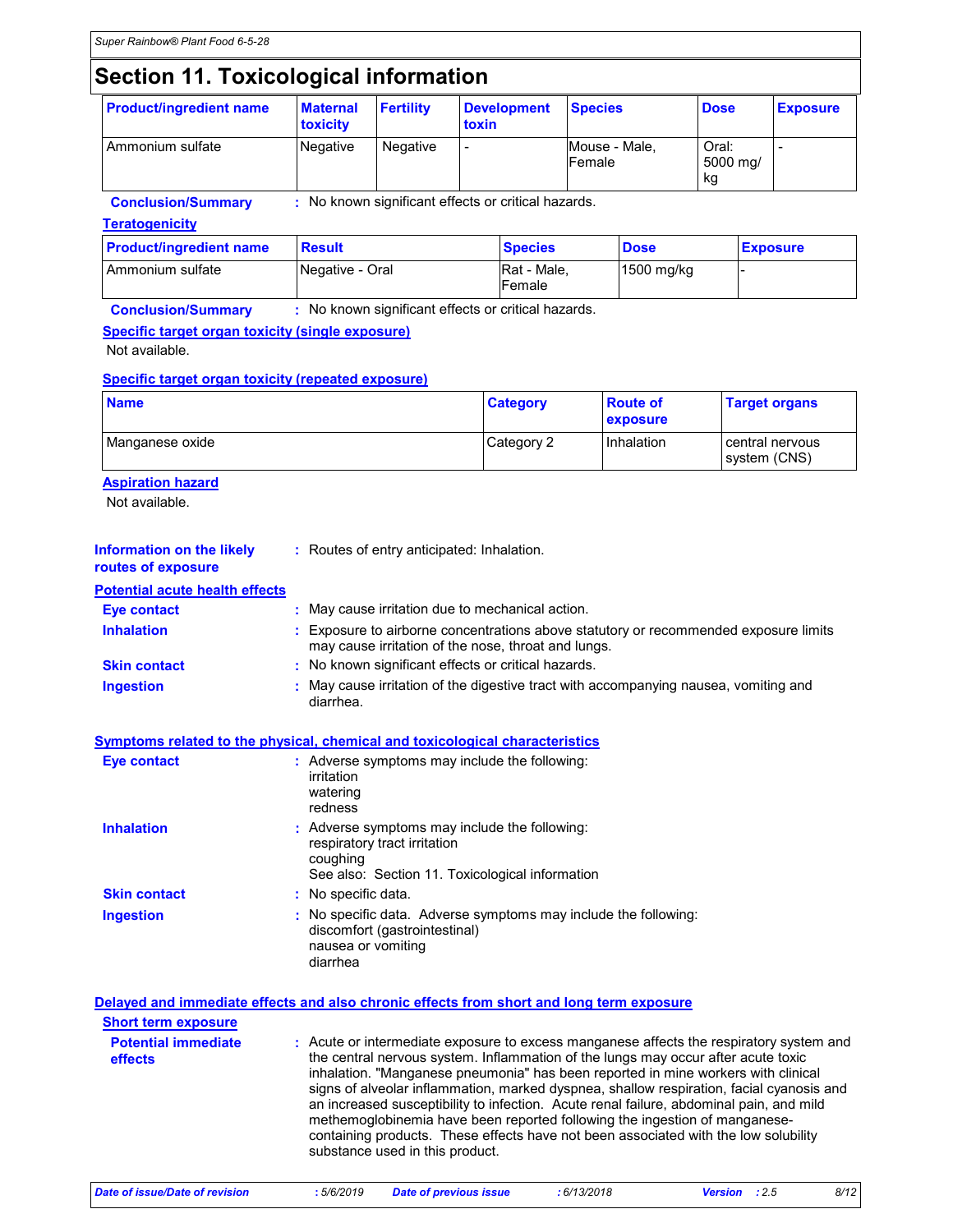## Section 11. Toxicological information

| <b>Potential delayed effects</b>             | : Not available.                                                                                                                                                                                                                                                                                                                                                                                                                                                                                                                                                                                                                                                                                                                                                                                                                                                                                                                                                                                                                                                                                                                                                          |  |
|----------------------------------------------|---------------------------------------------------------------------------------------------------------------------------------------------------------------------------------------------------------------------------------------------------------------------------------------------------------------------------------------------------------------------------------------------------------------------------------------------------------------------------------------------------------------------------------------------------------------------------------------------------------------------------------------------------------------------------------------------------------------------------------------------------------------------------------------------------------------------------------------------------------------------------------------------------------------------------------------------------------------------------------------------------------------------------------------------------------------------------------------------------------------------------------------------------------------------------|--|
| Long term exposure                           |                                                                                                                                                                                                                                                                                                                                                                                                                                                                                                                                                                                                                                                                                                                                                                                                                                                                                                                                                                                                                                                                                                                                                                           |  |
| <b>Potential immediate</b><br><b>effects</b> | : Not available.                                                                                                                                                                                                                                                                                                                                                                                                                                                                                                                                                                                                                                                                                                                                                                                                                                                                                                                                                                                                                                                                                                                                                          |  |
| <b>Potential delayed effects</b>             | : Inhalation of large quantities of manganese containing dust over many years may result<br>in damage to the central nervous system, with symptoms of sleepiness, tremors and<br>weakness in the legs, slurred speech, emotional disturbances, loss of balance, and in<br>more advanced cases, an irreversible condition with symptoms similar to Parkinsons or<br>Lou Gehrig's disease, including a mask-like facial expression, spastic gait, tremors,<br>slurred speech, fatique, anorexia, apathy, and inability to concentrate in more advanced<br>cases. The neurologic disorder that develops is known as "manganism". A syndrome<br>may develop with symptoms of compulsive behavior, emotional volatility and<br>hallucinations. High levels of manganese in the blood may increase anemia by<br>interfering with iron absorption. Iron deficiency may increase an individual's susceptibility<br>to manganese. Studies suggest that populations at risk of adverse effects due to<br>manganese exposure are infants, and those with existing iron deficiency. These effects<br>have not been associated with the low solubility substance used in this product. |  |

#### Potential chronic health effects

| <b>Product/ingredient name</b>         | <b>Result</b>                                                            | <b>Species</b>                       | <b>Dose</b>               | <b>Exposure</b>              |
|----------------------------------------|--------------------------------------------------------------------------|--------------------------------------|---------------------------|------------------------------|
| Potassium chloride<br>Ammonium sulfate | Chronic NOAEL Oral<br>Chronic NOAEL Oral                                 | Rat - Male<br>IRat - Male.<br>Female | 1820 mg/kg<br>$256$ mg/kg | 52 weeks: 7 days<br>per week |
| Ammonium nitrate                       | Chronic NOAEL Oral                                                       | IRat - Male.<br>Female               | $256$ mg/kg               |                              |
| <b>Conclusion/Summary</b>              | Repeated or prolonged overexposure may result in chronic health effects. |                                      |                           |                              |
| <b>General</b>                         | $\therefore$ See above.                                                  |                                      |                           |                              |
| <b>Carcinogenicity</b>                 | : No known significant effects or critical hazards.                      |                                      |                           |                              |
| <b>Mutagenicity</b>                    | : No known significant effects or critical hazards.                      |                                      |                           |                              |
| <b>Teratogenicity</b>                  | : No known significant effects or critical hazards.                      |                                      |                           |                              |
| <b>Developmental effects</b>           | : No known significant effects or critical hazards.                      |                                      |                           |                              |
| <b>Fertility effects</b>               | : No known significant effects or critical hazards.                      |                                      |                           |                              |

#### Numerical measures of toxicity

Acute toxicity estimates

Not available.

# Section 12. Ecological information

#### **Toxicity**

| <b>Product/ingredient name</b> | <b>Result</b>                         | <b>Species</b>                               | <b>Exposure</b> |  |
|--------------------------------|---------------------------------------|----------------------------------------------|-----------------|--|
| Potassium chloride             | Acute EC50 1337000 µg/l Fresh water   | Algae - Navicula seminulum                   | 96 hours        |  |
|                                | Acute EC50 9.24 g/L Fresh water       | Algae - Desmodesmus<br>subspicatus           | 72 hours        |  |
|                                | Acute EC50 83000 µg/l Fresh water     | Daphnia - Daphnia magna                      | 48 hours        |  |
|                                | Acute LC50 9.68 mg/l Fresh water      | Crustaceans - Pseudosida<br>ramosa - Neonate | 48 hours        |  |
|                                | Acute LC50 435000 µg/l Fresh water    | Fish - Gambusia affinis - Adult              | 96 hours        |  |
| Ammonium sulfate               | Acute LC50 2.6 mg/l Fresh water       | Crustaceans - Ceriodaphnia<br>dubia - Young  | 48 hours        |  |
|                                | Acute LC50 14000 µg/l Fresh water     | Daphnia - Daphnia magna -<br>Young           | 48 hours        |  |
|                                | Acute LC50 53 mg/l                    | Fish - Oncorhynchus mykis                    | 96 hours        |  |
| Ammonium nitrate               | Chronic NOEC 6 to 12 mg/l Fresh water | l Crustaceans - Cladocera                    | 21 days         |  |

runoff to a body of water may result in eutrophication.

#### **Persistence and degradability**

| Date of issue/Date of revision | 5/6/2019 | <b>Date of previous issue</b> | : 6/13/2018 | Version : 2.5 | 9/12 |
|--------------------------------|----------|-------------------------------|-------------|---------------|------|
|                                |          |                               |             |               |      |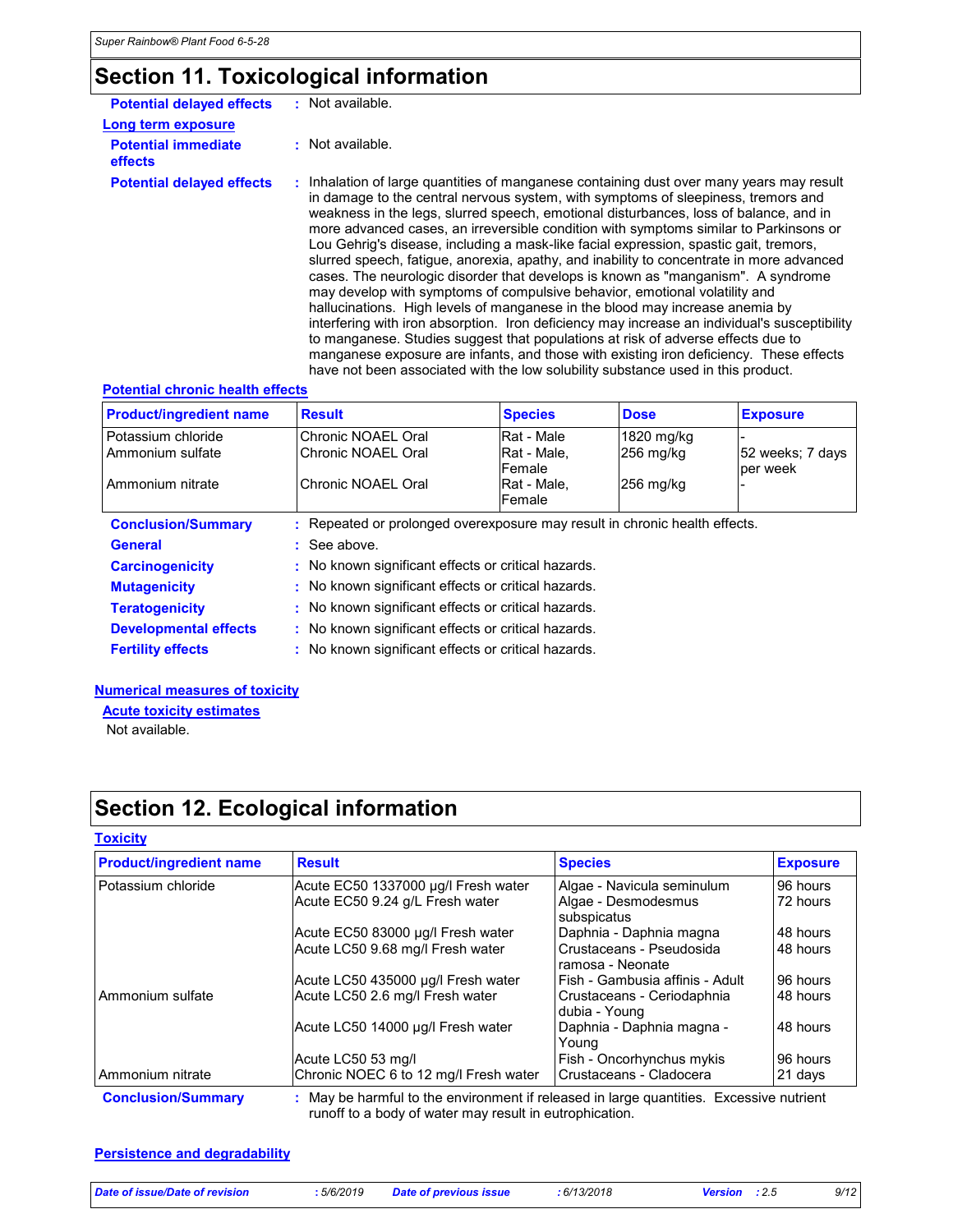### Section 12. Ecological information

Not available.

| <b>Bioaccumulative potential</b>                        |                                                                                                                                                                                                                                                                                                                                                              |
|---------------------------------------------------------|--------------------------------------------------------------------------------------------------------------------------------------------------------------------------------------------------------------------------------------------------------------------------------------------------------------------------------------------------------------|
| Not available.                                          |                                                                                                                                                                                                                                                                                                                                                              |
| <b>Mobility in soil</b>                                 |                                                                                                                                                                                                                                                                                                                                                              |
| <b>Soil/water partition</b><br><b>coefficient (Koc)</b> | : Not available.                                                                                                                                                                                                                                                                                                                                             |
| <b>Mobility</b>                                         | : Not available.                                                                                                                                                                                                                                                                                                                                             |
| <b>Other adverse effects</b>                            | : No known significant effects or critical hazards.                                                                                                                                                                                                                                                                                                          |
|                                                         | <b>Section 13. Disposal considerations</b>                                                                                                                                                                                                                                                                                                                   |
| <b>Disposal methods</b>                                 | : The generation of waste should be avoided or minimized wherever possible. Disposal of<br>this product, solutions and any by-products should at all times comply with the<br>requirements of environmental protection and waste disposal legislation and any regional<br>local authority requirements. Dispose of surplus and non-recyclable products via a |

### Section 14. Transport information

sewers.

|                                         | <b>DOT</b><br><b>Classification</b> | <b>TDG</b><br><b>Classification</b> | <b>Mexico</b><br><b>Classification</b> | <b>ADR/RID</b> | <b>IMDG</b>    | <b>IATA</b>    |
|-----------------------------------------|-------------------------------------|-------------------------------------|----------------------------------------|----------------|----------------|----------------|
| <b>UN number</b>                        | Not regulated.                      | Not regulated.                      | Not regulated.                         | Not regulated. | Not regulated. | Not regulated. |
| <b>UN proper</b><br>shipping name       | -                                   |                                     |                                        |                |                |                |
| <b>Transport</b><br>hazard class(es)    |                                     |                                     |                                        |                |                |                |
| <b>Packing group</b>                    | $\blacksquare$                      |                                     | ۰                                      |                |                |                |
| <b>Environmental</b><br>hazards         | No.                                 | No.                                 | No.                                    | No.            | No.            | No.            |
| <b>Additional</b><br><i>information</i> | $\qquad \qquad \blacksquare$        |                                     |                                        |                |                |                |

Special precautions for user : Transport within user's premises: always transport in closed containers that are upright and secure. Ensure that persons transporting the product know what to do in the event of an accident or spillage.

licensed waste disposal contractor. Waste packaging should be recycled. Avoid dispersal of spilled material and runoff and contact with soil, waterways, drains and

### Section 15. Regulatory information

| <b>U.S. Federal Regulations:</b>                                                  |              |                               | : TSCA 8(a) CDR Exempt/Partial exemption: Not determined<br><b>TSCA 8(b) Active inventory::</b> All components are listed or exempted. |               |       |
|-----------------------------------------------------------------------------------|--------------|-------------------------------|----------------------------------------------------------------------------------------------------------------------------------------|---------------|-------|
| <b>Clean Air Act Section 112</b><br>(b) Hazardous Air<br><b>Pollutants (HAPs)</b> | : Not listed |                               |                                                                                                                                        |               |       |
| <b>Clean Air Act Section 602</b><br><b>Class I Substances</b>                     | : Not listed |                               |                                                                                                                                        |               |       |
| <b>Clean Air Act Section 602</b><br><b>Class II Substances</b>                    | : Not listed |                               |                                                                                                                                        |               |       |
| Date of issue/Date of revision                                                    | :5/6/2019    | <b>Date of previous issue</b> | :6/13/2018                                                                                                                             | Version : 2.5 | 10/12 |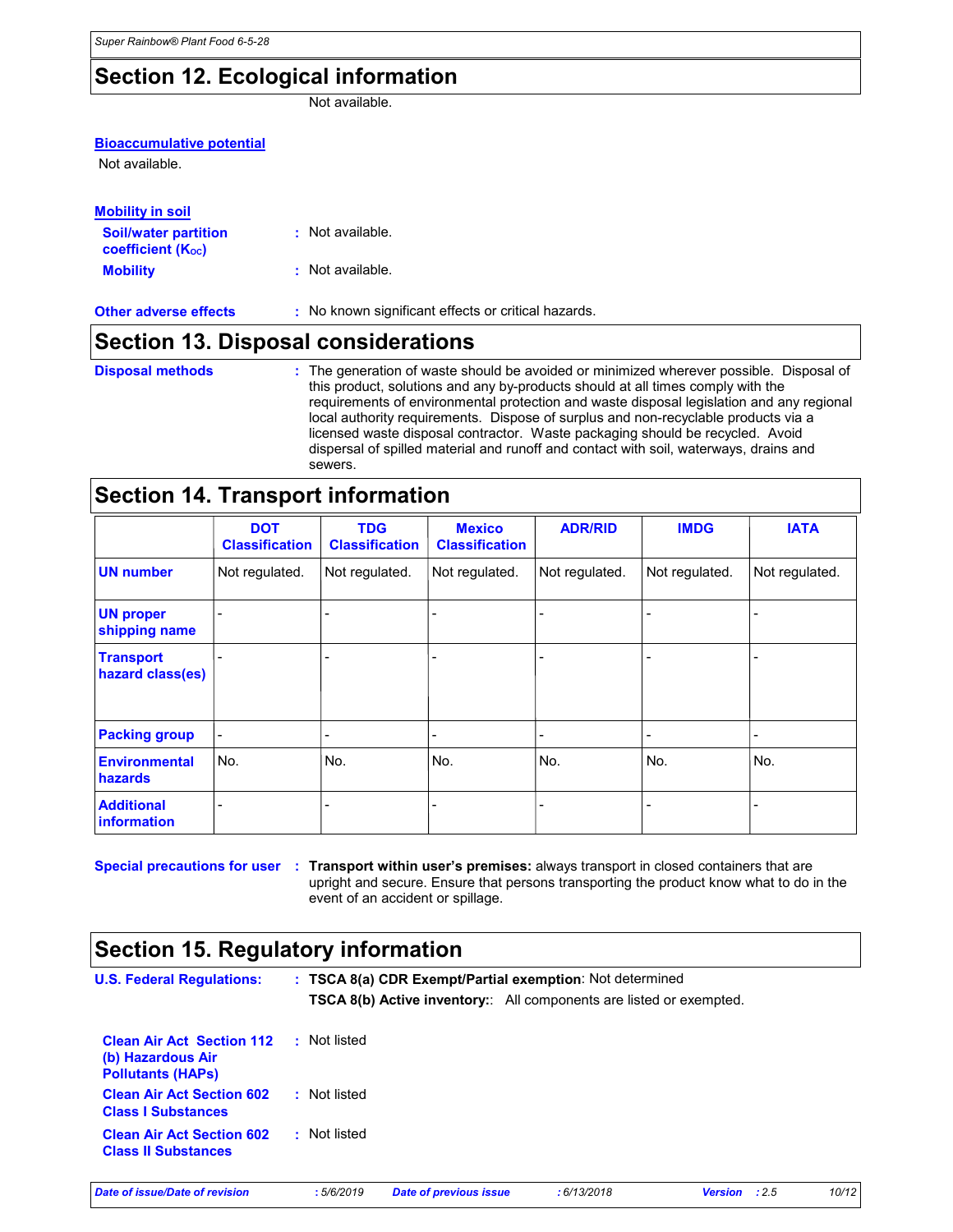### Section 15. Regulatory information

| <b>Nomo</b>                                                  | $\mathbf{0}$                       | Eiro |  |
|--------------------------------------------------------------|------------------------------------|------|--|
| <b>Composition/information on ingredients</b>                |                                    |      |  |
| <b>Classification</b>                                        | : Delayed (chronic) health hazard. |      |  |
| <b>SARA 311/312</b>                                          |                                    |      |  |
| <b>SARA 304 RQ</b>                                           | : Not applicable.                  |      |  |
| <b>DEA List II Chemicals</b><br><b>(Essential Chemicals)</b> | : Not listed                       |      |  |
| <b>DEA List I Chemicals</b><br>(Precursor Chemicals)         | : Not listed                       |      |  |

| <b>Name</b>     | $\frac{9}{6}$ | <b>Fire</b> | <b>Sudden</b><br>hazard release of<br><b>pressure</b> | <b>Reactive</b> | <b>Immediate</b><br>(acute)<br>health<br>hazard | <b>Delaved</b><br>(chronic)<br>health<br>hazard. |
|-----------------|---------------|-------------|-------------------------------------------------------|-----------------|-------------------------------------------------|--------------------------------------------------|
| Manganese oxide | э             | No.         | No.                                                   | No.             | No.                                             | Yes.                                             |

#### SARA 313

|                                                  | <b>Product name</b>                                                                           | <b>CAS number</b>                                | $\frac{9}{6}$                         |
|--------------------------------------------------|-----------------------------------------------------------------------------------------------|--------------------------------------------------|---------------------------------------|
| <b>Form R - Reporting</b><br><b>requirements</b> | Ammonium dihydrogen orthophosphate<br>Ammonium sulfate<br>Ammonium nitrate<br>Manganous oxide | 7722-76-1<br>7783-20-2<br>6484-52-2<br>1344-43-0 | $10 - 11$<br>$0 - 11$<br>$5 - 6$<br>5 |
| <b>Supplier notification</b>                     | Ammonium dihydrogen orthophosphate<br>Ammonium sulfate<br>Ammonium nitrate<br>Manganous oxide | 7722-76-1<br>7783-20-2<br>6484-52-2<br>1344-43-0 | $10 - 11$<br>$0 - 11$<br>$5 - 6$<br>5 |

SARA 313 notifications must not be detached from the SDS and any copying and redistribution of the SDS shall include copying and redistribution of the notice attached to copies of the SDS subsequently redistributed.

#### **State regulations**

| <b>Massachusetts</b> | : The following components are listed: Ammonium sulfate; Ammonium nitrate                                                |
|----------------------|--------------------------------------------------------------------------------------------------------------------------|
| <b>New York</b>      | : None of the components are listed.                                                                                     |
| <b>New Jersey</b>    | : The following components are listed: Manganese compounds, n.o.s.; Ammonium nitrate;<br>Nitric acid, ammonium salt      |
| <b>Pennsylvania</b>  | : The following components are listed: Sulfuric acid diammonium salt; Manganese<br>Compounds; Nitric acid, ammonium salt |

#### California Prop. 65

Not applicable – This product is not registered for sale into the State of California and has not been evaluated for Prop 65 notification requirements.

### International regulations International lists **National inventory**

| Canada        | : All components are listed or exempted. |
|---------------|------------------------------------------|
| <b>Europe</b> | : Not determined.                        |

### Section 16. Other information

| <b>History</b>                    |                                                                                                                                                                                                                                                                                                                                                                                                                                                           |
|-----------------------------------|-----------------------------------------------------------------------------------------------------------------------------------------------------------------------------------------------------------------------------------------------------------------------------------------------------------------------------------------------------------------------------------------------------------------------------------------------------------|
| Date of issue/Date of<br>revision | : 5/6/2019                                                                                                                                                                                                                                                                                                                                                                                                                                                |
| Date of previous issue            | : 6/13/2018                                                                                                                                                                                                                                                                                                                                                                                                                                               |
| <b>Version</b>                    | : 2.5                                                                                                                                                                                                                                                                                                                                                                                                                                                     |
| <b>Key to abbreviations</b>       | $:$ ATE = Acute Toxicity Estimate<br><b>BCF</b> = Bioconcentration Factor<br>GHS = Globally Harmonized System of Classification and Labelling of Chemicals<br>IATA = International Air Transport Association<br>IBC = Intermediate Bulk Container<br>IMDG = International Maritime Dangerous Goods<br>LogPow = logarithm of the octanol/water partition coefficient<br>MARPOL = International Convention for the Prevention of Pollution From Ships, 1973 |